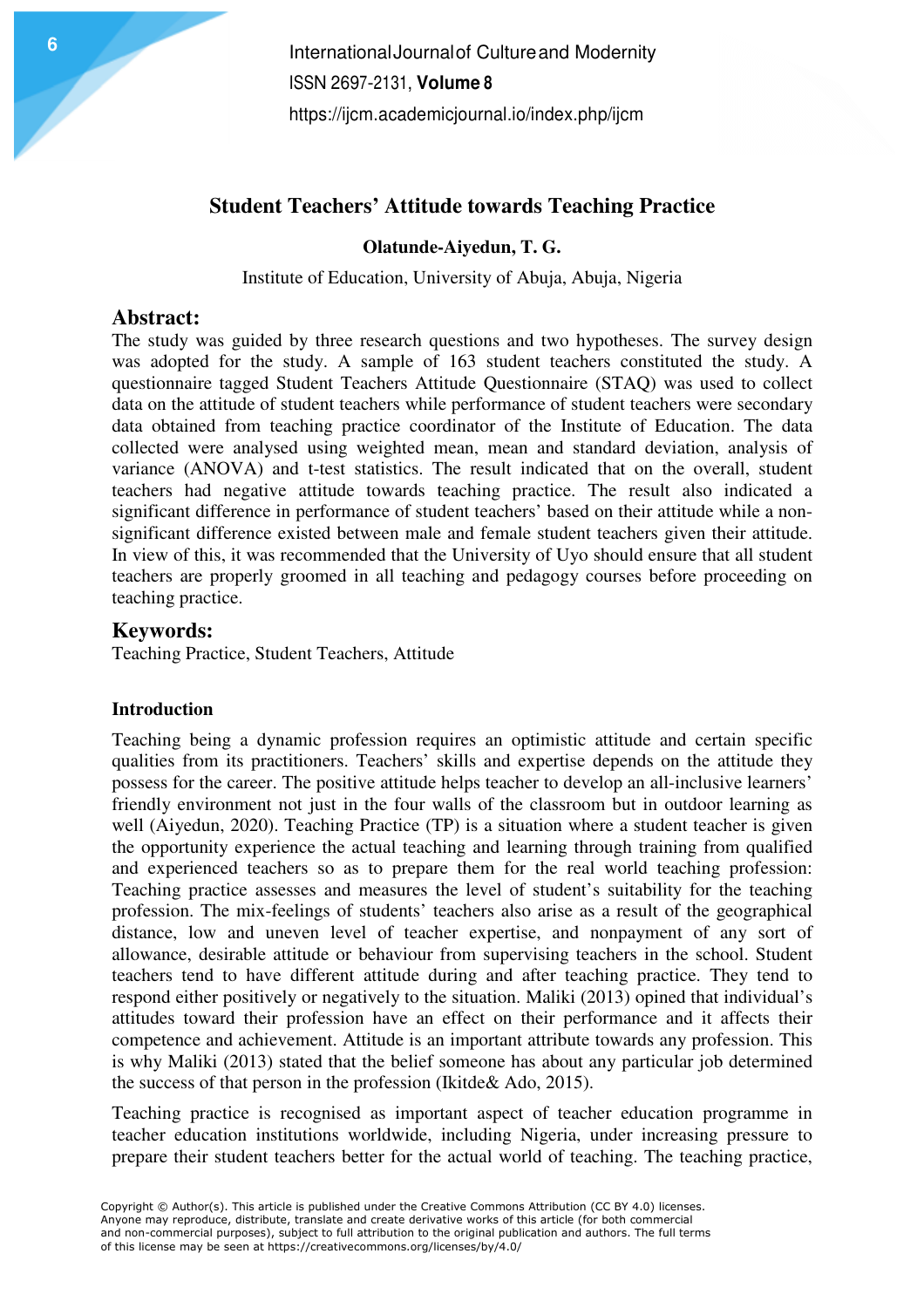therefore, provides an avenue by which this expectation may be addressed. Teaching practice offers student teachers the opportunity to learn the basic skills of teaching and put their hitherto acquired knowledge into actual practice (Jekayinfa, 2012; Orji, 2018). The exercise allows student teachers to familiar with educational ethics, and the rules and regulations guiding the practice of education as a professional career. Through the teaching practice exercise, student teachers interact with workload, classroom management, permanent teaching staff and non-teaching staff, school environment, administration and other students in the practice school.

The student teaching program at any higher institution is a well-structured programme designed to provide an opportunity to develop and evaluate aspiring teachers" competence in an actual classroom within school settings. Aglazor (2011) noted that field-based experiences such as study abroad and student teaching are intended to bridge theory and practice. The teaching practice exercise is the culminating point where university supervisor and external examiner determine the quality of teaching and learning of aspiring teacher.

Aspiring teachers are expected to pair with competent and knowledgeable teachers during six weeks or more than six weeks of teaching practice exercise. This will help them to assume the full range of duties of a teacher during this training period. Host teachers are equally vital to influence the aspiring teachers" professional growth and development (Aglazor, 2011). According to National Universities Commission (2017) and National Commission for Colleges of Education (2015), the following sets of objectives have been established for why teaching practice is a mandatory component of teacher training: to expose student-teachers to real life classroom experiences under the supervision of professional teachers; to provide the forum for student-teachers to translate educational theories and principles into practice; to enable student-teachers discover their own strengths and weaknesses in classroom teaching and provide opportunities to enable them address their weaknesses and enrich their strengths; to familiarize student-teachers with real school environment as their future work place; to provide student-teachers with an opportunity for further acquisition of professional skills, competencies, personal characteristics and experience for full-time teaching after graduation, to help student-teachers develop a positive attitude towards the teaching profession; to serve as a means of assessing the quality of training being provided by teacher training institutions (Oyedeji&Oke, 2020).

#### **Statement of the Problem**

Teaching Practice (TP) is fundamental and an age long practice for success in any area of teacher education. It affords the student teachers the opportunity to plan, teach and evaluate, and practice the art of teaching. However, as old as it is and with the new trend in teaching, there are serious challenges affecting the effectiveness of TP exercise. One of which is that student teachers often seems to be mainly concerned and interested in the evaluation (grade) aspect. Hence, the tendency to put up a good performance in the presence of the supervisor, the display and usage of teaching material, chalkboard, diagrams and sketches. All in a bid to obtain good grades while the reverse is almost the case when they are not under supervision. The question now is "how ready (mentally) are they to put what they have learnt into practice when they finally go into full-time teaching"? The aftermath is that there will be unemployable teachers who will deform the students instead of informing them. It has, therefore, become imperative that the paper examined the place of teaching practice in Nigerian universities.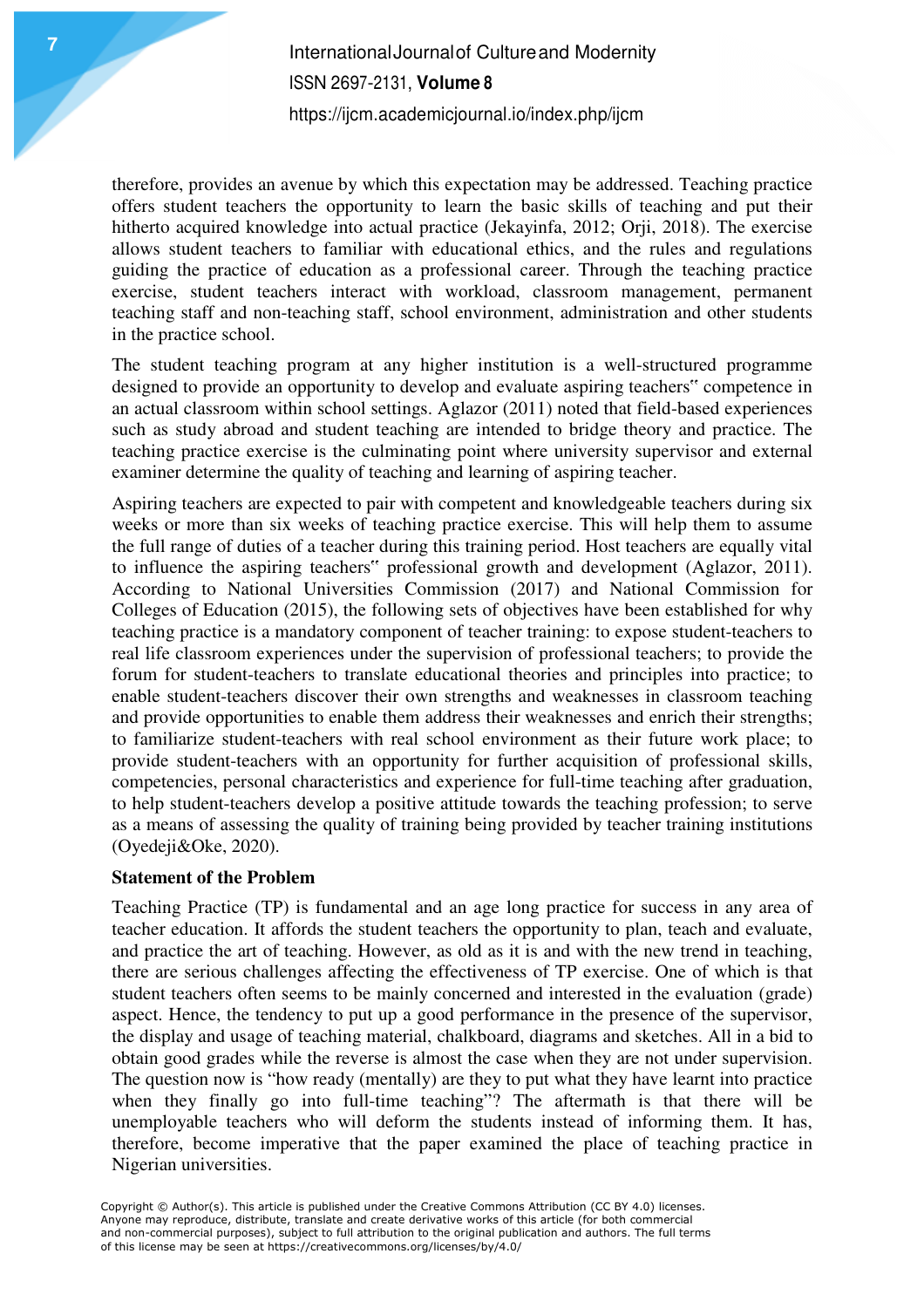Notably, they lack good proficiency, subject mastery after graduation among others. This necessitated the research work into the attitude of student teachers towards teaching practice exercise in the university.

#### **Purpose of the Study**

The study is aimed at determining the attitude of student teachers towards teaching practice and how it affects their performance. The study specifically determined the following objectives:

- 1. Determine the attitude of student teachers towards the teaching practice exercise in the University of Uyo;
- 2. Find the difference between male and female student teachers performance given their attitude

## **Research Questions**

Based on the objectives of the study the following research questions were raised.

- 1. What is the attitude of student teachers towards the teaching practice exercise in University of Abuja?
- 2. What difference exist between male and female student teachers' attitude in University of Abuja?

## **Hypotheses**

The following hypotheses were formulated to guide the study and will be tested at 0.05 level of significant:

**Ho1.** There is no significant difference in the attitude student teachers in University of Abuja.

**Ho2.** There is no significant difference between male and female student teachers attitude in University of Abuja.

## **Review of Related Literature**

## **The Importance of Teaching Practice in Education**

There is no doubt that education is an inevitable tool for sustainable development (Ekpo&Aiyedun, 2017) and a means for advancing the frontier of knowledge. In this manner, education is severally conceived and inculcated by people of varying ages, cultures, tribes and ages for sustainable development. The potency of education is more evident in its globalization trends imbued with instrumental values of nurturing productive citizens for sustainable development and democracy. For more than century, education has been recognized as a process of imparting knowledge, skills and attitudes to the learners. The effectiveness of any educational system depends greatly on the educational attainment of teachers because no system of education can be qualitatively higher than the quality and commitment of its teachers (Oyedeji&Oke, 2020).

The policy states that teacher education shall continue to be given major emphasis in all educational planning and development because no education system can rise above the quality of its teachers (Federal Republic of Nigeria, 2014).Teaching practice is of great importance in teacher education programme. It is a component of training leading to the award of the Nigeria Certificate in Education (NCE), Bachelor degree in Education (B. Sc. (Ed) or B.Ed.) and Post Graduate Diploma in Education (PGDE) in Nigeria (Oyedeji&Oke, 2020).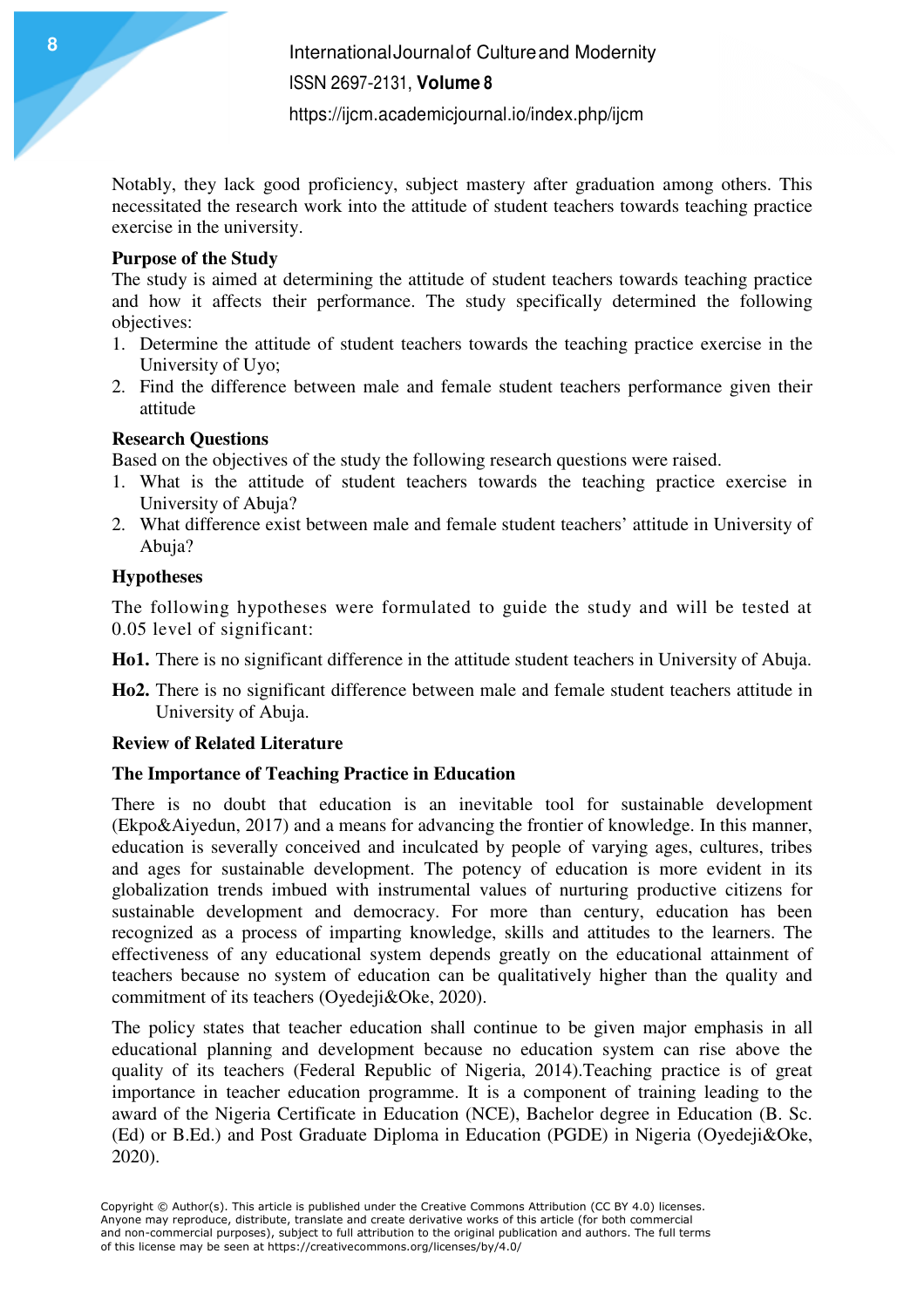A meaningful teaching practice is expected to include microteaching and field teaching experiences (Amuda, 2017). This kind of experiences will help the teaching practice students to acquire knowledge and skill in coping with classroom situation after their graduation. As part of the package, teaching practice is allocated specific period of time during which student teachers are sometime posted to schools to teach and demonstrate in practical terms the knowledge and skills they had acquired during the third or fourth years of training while some universities usually require their students to choose the school of their choice.

These student teachers are required to submit their chosen schools with the address of the schools and time table to teaching practice coordinator for supervision. As soon as they are reported to teaching practice coordinator, they are expected to go back to their posted or chosen schools and teach based on their areas of specialization. Student teachers are expected to stay in their practice schools from official opening time to closing time within the six weeks. Although, Federal Colleges of Education in Nigeria usually do their teaching practice in 12 or 13 weeks but the system has now substitute to a complete term that is in the first semester of the 300 level of NCE programme (Amuda, 2017). Teaching practice is a compulsory course for all aspiring teachers registered in a teacher preparation programme in Nigeria. Teaching practice exercise is like housemanship in Medicine and Student Industrial Work Experience Scheme (SIWES) for engineers and Court Attachment for Lawyers (Nnenna and Olanrewaju, 2015).

## **Problems of Teaching Practice**

Ekundayo, Alonge, Kolawole and Ekundayo (2014) submitted that there a lot of obstacles facing the aspiring teachers in the course of carrying out their officialexercise and this seems to affect the attitude of the student teachers. The researchers added that those obstacles can be categorized into three, namely: practising school related problems; institutions related problems and student-teachers related problems where financial constraint appears as one of the student-teachers related problems. Ajani-Adeigbe, Abiodun-Oyebanji, Akinwumi and Akinyemi (2018) found no significant difference in financial challenges faced by student teachers during teaching practice exercise between student-teachers from the University of Ibadan and the Emmanuel Alayande College of Education.

The fact remains that teaching and learning effectiveness depend on quality and quantity teachers because there can be no meaningful socio-economic and political development in any country without teachers. Ajani-Adeigbe et al. (2018) revealed that student teachers are less effective in the area of comportment and interpersonal relationship in their respective teaching practice schools. It is on teachers" numbers, quality, commitment and dedication that determine the effectiveness of all educational level, development and growth. Even the educational planners may have the best educational policies and designs, the government may vote the largest sum of its revenue to education, but the ultimate realization of any set of aims for education depends on the teachers. Therefore, it is the teachers who will ultimately be responsible for translating policies into actions and principles into practices while interacting with their students in the classroom setting.

#### **Attitude to Educational Profession**

Flores (2017) defines attitude as one's predisposition, or one's tendency to respond positively or negatively towards a certain idea, object, person, or situation. Attitude influences an individual's choice of action, and responses to challenges, incentives, and rewards (together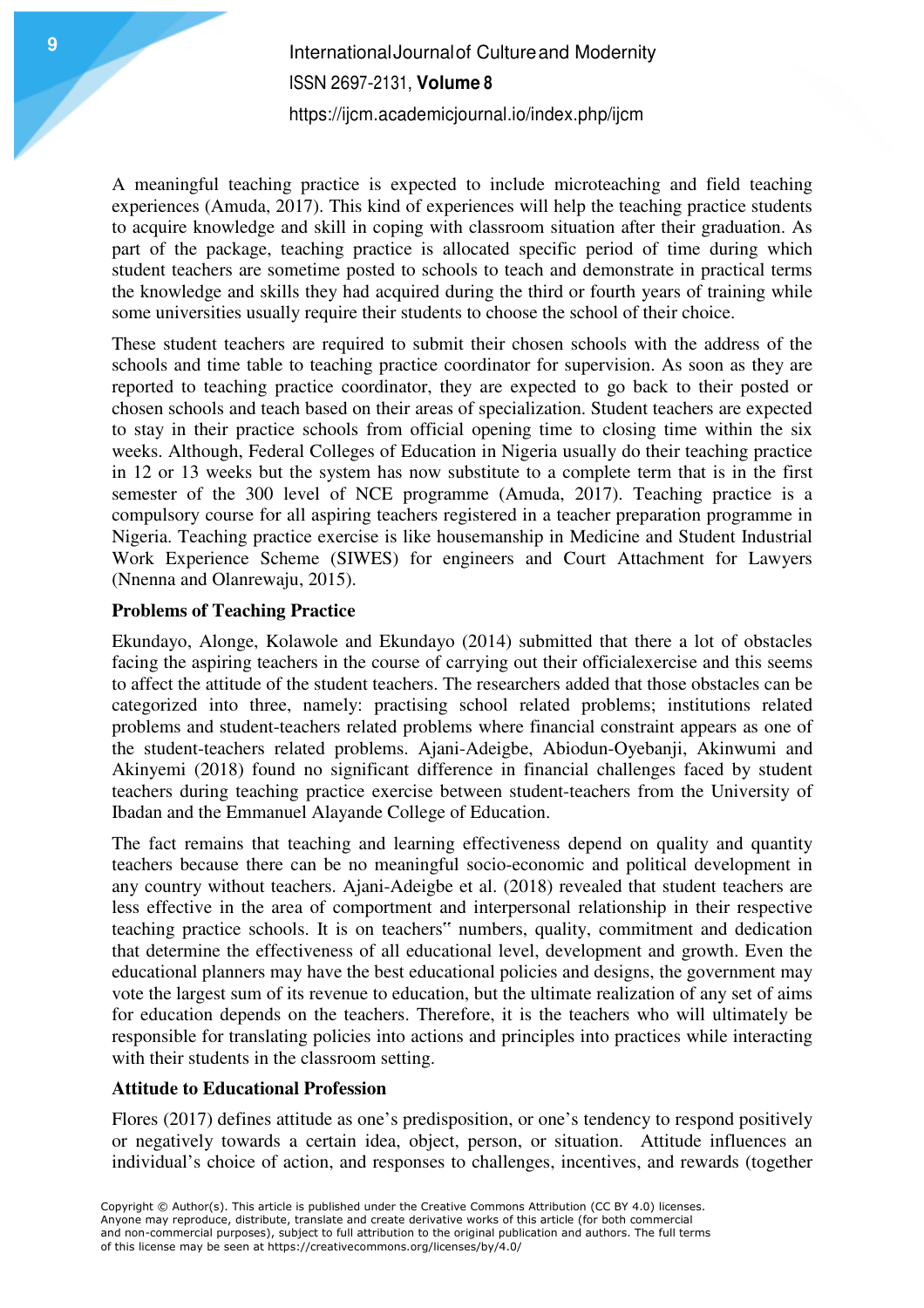called stimuli). Four major components of attitude include:

- 1. Affective; This refers to emotions or feelings;
- 2. Cognitive: this involves beliefs or opinions held consciously;
- 3. Conative: This is inclination for action, and
- 4. Evaluative: Positive or negative response to stimuli.

Attitude forms a fundamental framework for students' meaningful way of thinking and their representations about climate change (Flores, 2017). Shah, Mahmood and Harrison (2013) further classified attitude to educational profession into four major areas, i.e. (a) attitude towards the profession; (b) nature of the profession; (c) professional career interests; and (d) scientific attitude. Positive attitude towards science motivates learners to study science and choose careers in science (Rosink, 2012). It is therefore important to see how this teaching profession affects student teachers' willingness to take an active role in teaching and learning. According to Soomro, Qaisrani and Uqaili (2011), student teachers' attitude towards teaching affects their students effectiveness in the classroom and the TP students' positive or negative attitude has an impact on their future careers.

#### **Gender Effect of Student Teachers towards Teaching Practice**

This also casts a fruitful effect on learning of the students. Attitude being a social construct is influenced by many factors like gender social strata ,age, stream of education and previous experience of the job .what bearing the gender and stream of education has on the attitude of student teachers towards teaching profession to throw light on this a study was conducted using a readymade tool. Study of different categories like Non-tribal male and female science stream, nontribal male and female social science stream, Tribal male and female science stream, Tribal male and female social science stream was undertaken. In a sample of hundred students ninety six students responded. The mean scores were considered and t-value was calculated to find the difference in the attitude of different categories towards teaching profession (Bhargava &Pathy, 2014).

#### **Methodology**

A descriptive survey design was used for the study. The population of the study consisted of all teaching practice students for the 2020 contact session in the Institute of Education sent to fifty four secondary schools in AkwaIbom State. The random sampling technique was used to select 20 schools. This gave a sample of 600 teaching practice student. An attitude questionnaire titled Students Teacher Attitude Questionnaire (STAQ) was developed and adopted for the study. It had two sections; Section A had items on demographic data of the respondents, while Section B comprises of 10 items. Section B was to illicit information on attitude of student teachers towards the teaching practice exercise. It was a four-point Likert type scale of strongly Agree (SA), Agree (A, Disagree (D) and strongly Disagree (SD). Six hundred (600) students were sampled. The research instrument used for data collection was a 30 structured questionnaire items rated on a 4-point Likert scale, with response options of Strongly Agree (SA); Agree (A); Disagree (D); and Strongly Disagree (SD). Mean scores ranging from 1.00-1.75 were interpreted as "strongly disagree", 1.76-2.50 "disagree", 2.51- 3.25 "agree", and 3.26-4.00 "strongly agree". The responses of the respondents were presented in simple statistical table and analyzed using Mean  $(\overline{x})$ , Standard Deviation and Variance while t-test was used to test the hypotheses, generated at 0.05 level of significance.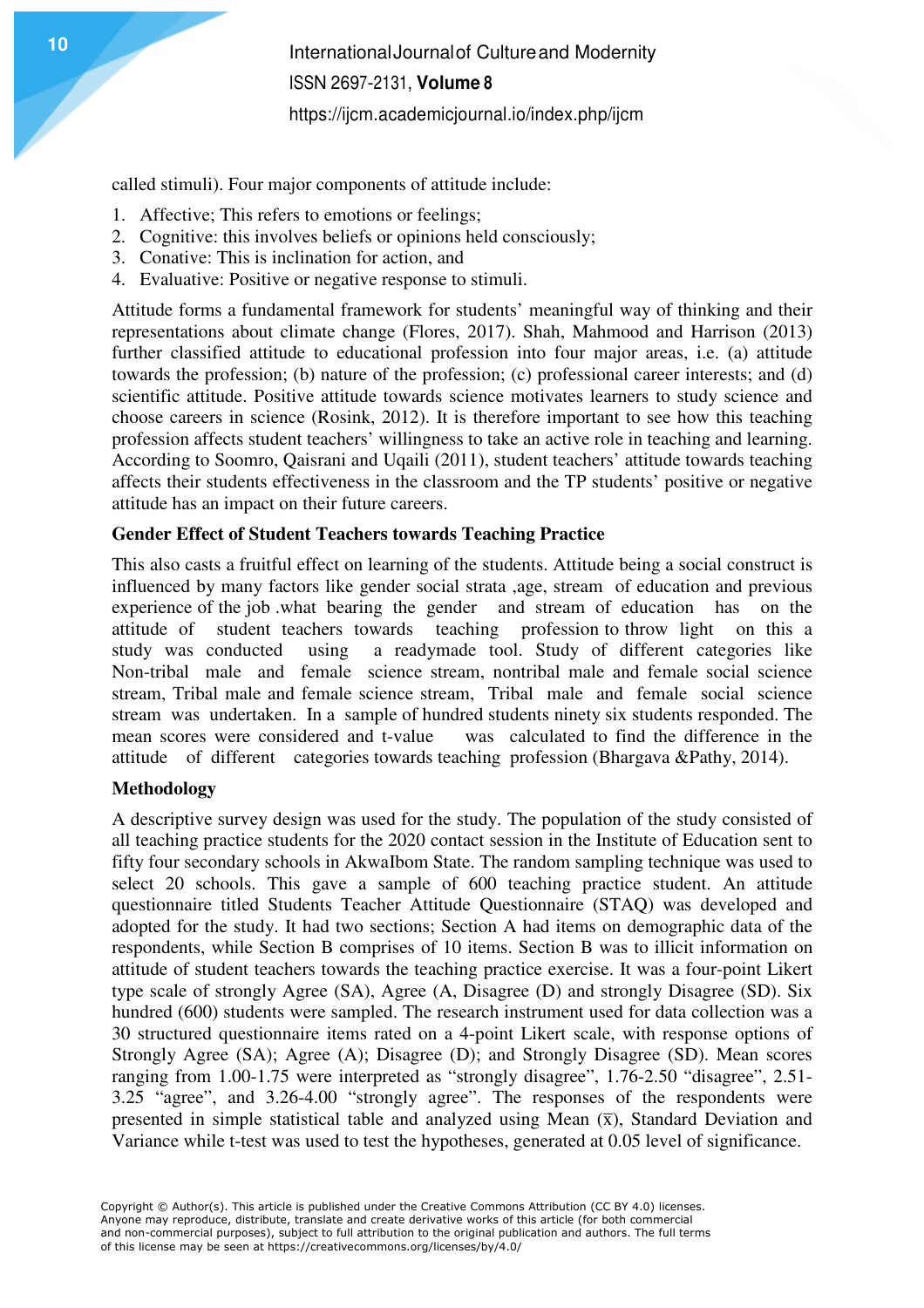The collected data from the questionnaire and performance from the coordinator were analysed using weight mean, t-test; and the analysis of variance. Mean response of 2.5 and above were considered positive while below 2.5 were considered negation in the response of the STAQ.

## **Study Area**

The Institute of Education organises it in compliance with the rules of the senate of the University and the National University Commission (NUC). For all first-degree students in the Institute of Education, the programme is in two phases of six weeks each which normally takes place after the second semester's examination of the students' second year and third year in the University. The Institute of Education begins the preparation by writing letter to secondary schools seeking their consent to send students about going to teaching practice. The feedback from the schools would enabled the Institute of Education properly allocate the number of students teachers per school. A coordinator assisted by other members of the Institute staff ensures that the teaching practice exercise is successful. Students teachers are expected take certain courses before going for teaching practice. These courses, such as educational technology, special methods and micro teaching as well as other related courses are organized in order to give perfection to the teaching assignment of the student teachers. Student teachers are given log book when proceeding to the school they are posted. This book is expected to be given to the supervisory teacher the student teacher is attached to work with, in order to assess him/her. The book is also given to the lecturers who are supervisors of the student teachers from the Institute of Education. Student teachers are supposed to be supervised at least twice (in each teaching practicing session). The principal of the school is later given the booklet to assess the student teachers. Finally, the Teaching Practice (TP) Coordinator and few support staffs check and ascertain if the student had been properly monitored. The lecturers supervising students are also given teaching practice evaluation form by the TP coordinator for assessing the students. The form requires personal information of each student teacher (name, registration number, programme/course, department, level of study), name of school of practice and date of supervision. The student teachers are expected to be evaluated according to lesson planning/notes, lesson delivery, management and assessment of learning, instructional materials and personal qualities. A period during and after teaching practice creates mix-feelings in the minds of the students teachers. Some have the feeling of nostalgia while others complain of the challenges they face having under gone the rigorous movement from where they are posted to the university campus for either registration, payment of fees, just to mention some.

#### **Results**

The data collected were analyzed based on the research questions and the hypotheses earlier stated.

**Research Question 1:** What is the attitude of student teachers towards the teaching practice exercise in University of Abuja?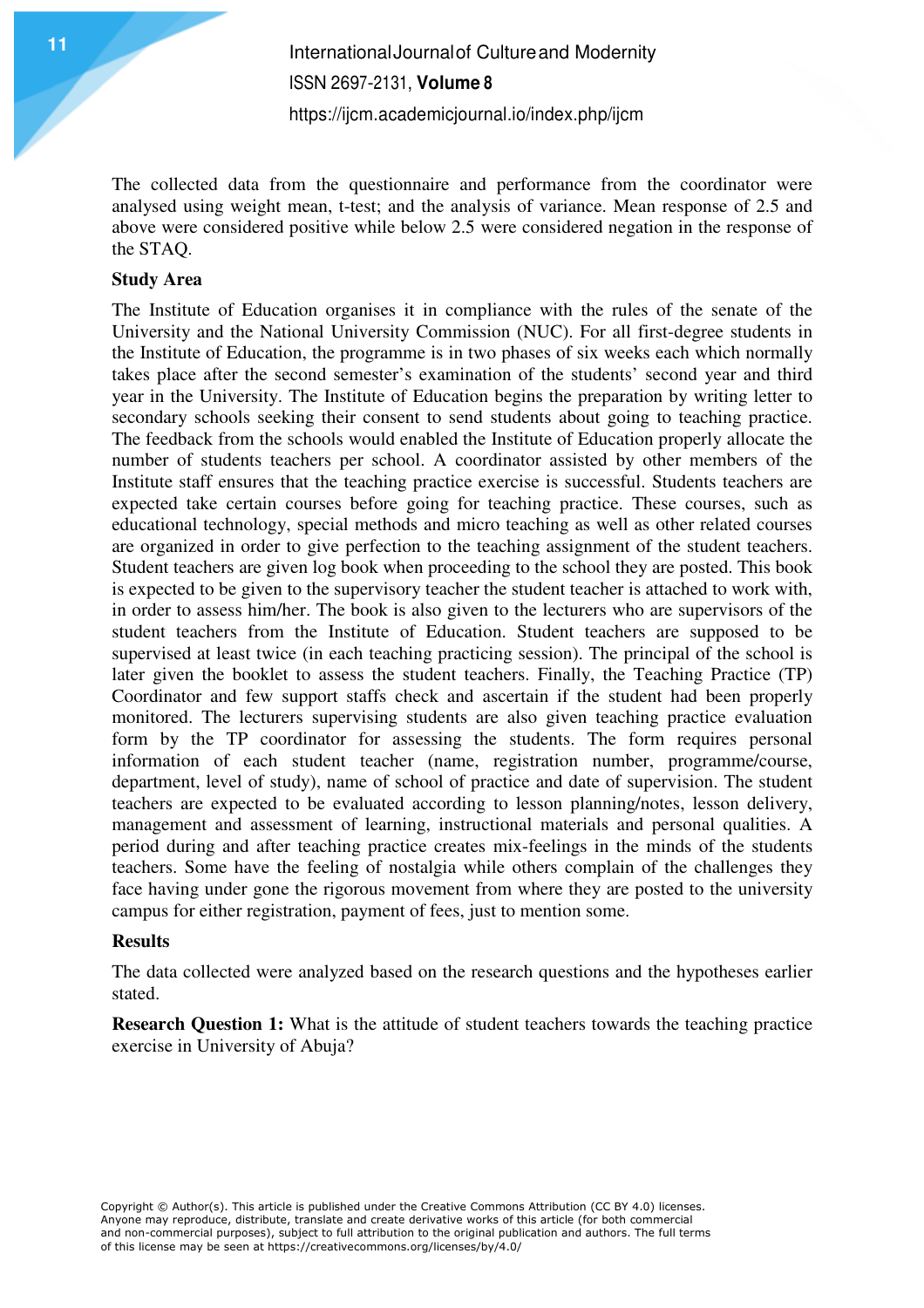Table 1 Weighted Mean of Responses of Student Teachers on the Organization of Teaching Practice in the University of Uyo.

| S/N |                                                                                                                      | Mean $(\bar{x})$ | Std. D | <b>Remark</b> |
|-----|----------------------------------------------------------------------------------------------------------------------|------------------|--------|---------------|
|     | Teaching Practice exercise is an important part of my                                                                |                  |        |               |
|     | education programme                                                                                                  | 3.5758           | .63804 | PA            |
|     | Micro-teaching in the University should substitute<br>teaching practice                                              | 3.2121           | .20833 | <b>NA</b>     |
|     | Students teachers are adequately prepared for the<br>challenges they face during teaching practice                   | 3.6061           | .66136 | <b>NA</b>     |
|     | The provision of log book for student teachers progress<br>report during teaching practice exercise is appropriate   | 3.3636           | .44147 | <b>NA</b>     |
|     | The assessment pattern of student teachers on teaching<br>practice is appropriate                                    | 3.5455           | .61384 | PA            |
|     | The posting of student teachings by the University is<br>appropriate                                                 | 2.8182           | .59203 | PA            |
|     | The time allotted for the teaching practice exercise is<br>not appropriate for students                              | 3.6970           | .72684 | PA            |
|     | Student teachers are not comfortable with writing lesson<br>note is easy and understandable                          | 3.7576           | .76740 | PA            |
|     | The teaching practice programme of the University<br>exposed student teachers to the realities of the<br>profession. | 3.3030           | .36647 | PA            |
|     | I do not like the school where I did my teaching practice                                                            | 2.4242           | .86284 | <b>NA</b>     |
|     | The assistance teacher did not assist me during my                                                                   |                  |        |               |
|     | teaching practice                                                                                                    | 2.4242           | .86284 | <b>NA</b>     |
|     | Attitude of low esteem feeling from the students they<br>taught                                                      | 3.1818           | .11446 | <b>NA</b>     |

NA - Negative Attitude

PA - Positive Attitude

**Table 2:** Data Analysis of Students Attitude to ATS

| <b>Scale Statistics</b>                                   |        |        |    |  |  |  |  |
|-----------------------------------------------------------|--------|--------|----|--|--|--|--|
| Grand Mean $(\bar{x})$ Variance Std. Deviation N of Items |        |        |    |  |  |  |  |
| 3.1687                                                    | 0.5887 | 0.5087 | 30 |  |  |  |  |
| Rempear Descende Currier 2021                             |        |        |    |  |  |  |  |

**Source:** Research Survey 2021

Table 2 revealed the opinion of students after being expose to pretest and posttest; the 30 questionnaire items were mostly agreed upon with overall means  $(\bar{x})$  of 3.2 and Standard deviation of 0.51. The variance was 0.59 which is indicated to be low. This means that data points are generally similar and do not vary widely from the mean. This result showed that most of the respondents agreed that Animation Teaching Strategy creates a positive attitude to climate change.

As shown in table 1, students teachers attitude towards items 1,3,4,6 and 10 indicated negative while their attitude towards items 2,5,7,8, and 9 were positive. On the overall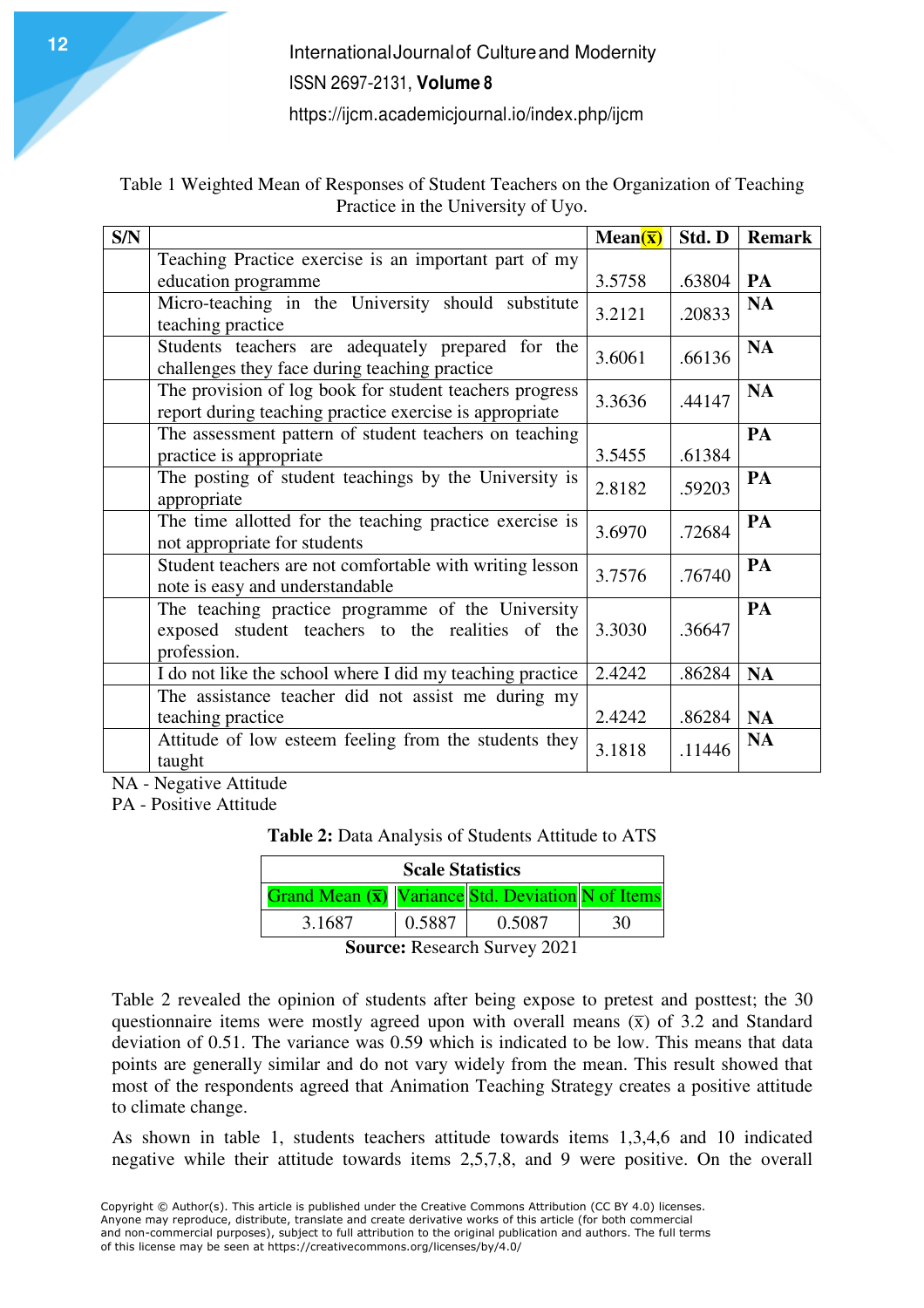organization, the students' attitude was negative.

**Research Question 2:** What difference exist between male and female student teachers' attitude in University of Abuja?

Table 3 Mean and Standard Deviation of Students' Performance Based on their Attitude

**Table 3:** Data Analysis of Male and Female Students Attitude to ATS

| <b>Gender</b>          | <b>Number of StudentsMean (x)Std. Deviation Variance</b> |      |       |      |
|------------------------|----------------------------------------------------------|------|-------|------|
| Male Students          | 190                                                      | 21.7 | 8.6   | 5.32 |
| <b>Female Students</b> | 320                                                      | 94.7 | 29.16 | 994  |
| Total                  | 600                                                      |      |       |      |

**Source:** Research Survey 2021

From Table 3 revealed the opinion of male and female students after being expose to pretest and posttest; the 30 questionnaire items were mostly agreed upon by the female students with overall means  $(\bar{x})$  of 94.7 and Standard deviation of 29.16 and a Variance of 9.94. The male students also agreed to the statement with overall mean  $(\bar{x})$  of 21.7, Standard deviation of 8.6 and a Variance of 5.32.

As presented in table 2, student teachers having positive attitude had a mean of 61.75 while those having negative attitude had a mean of 58.55. This indicates that those with positive attitude performed better than those with negative attitude.

#### **Hypotheses Testing**

#### **Hypothesis 1**

**Ho1.** There is no significant difference in the attitude student teachers in University of Abuja.

Table 4 t-test Analysis of Student Teachers' Performance Based on their Attitude

| <b>Descriptive Statistics</b> |                                                                                       |      |       |      |  |  |                           |  |
|-------------------------------|---------------------------------------------------------------------------------------|------|-------|------|--|--|---------------------------|--|
|                               |                                                                                       |      |       |      |  |  |                           |  |
|                               | <b>GenderNumber of StudentsMean (x) Std. Deviation Variance T-cal T-crit Decision</b> |      |       |      |  |  |                           |  |
| <b>ATS</b>                    | 220                                                                                   | 51.7 | 10.8  | 7.32 |  |  |                           |  |
| <b>CTM</b>                    | 380                                                                                   | 73.6 | 17.19 | 9.79 |  |  | $0.3732$ 2.66 Significant |  |
| <b>Total</b>                  | 600                                                                                   |      |       |      |  |  |                           |  |

**Table 4:** T-test on Significant Difference in Mean Attitude Scores

#### **Decision Criterion: Reject Ho if p< 0.05**

Results in table 4 shows that tcal  $(0.3732)$  >tcrit  $(0.2660)$  at p< 0.05 significant level for twotailed direction. This implies that the formulated null hypothesis one which states that there is no significant difference in the mean attitude scores of students taught climate change with animation strategy than those taught with conventional teaching method is rejected. Meaning that students attitude is positively enhanced when exposed to ATS.

Table 4 showed that the calculated probability value (.005) is less than the declared probability value (.05). Therefore, the null hypothesis is rejected. This implies that there exist significant differences in the performance of student teachers based on their attitude. H02: There is no significant difference between male and female student teachers performance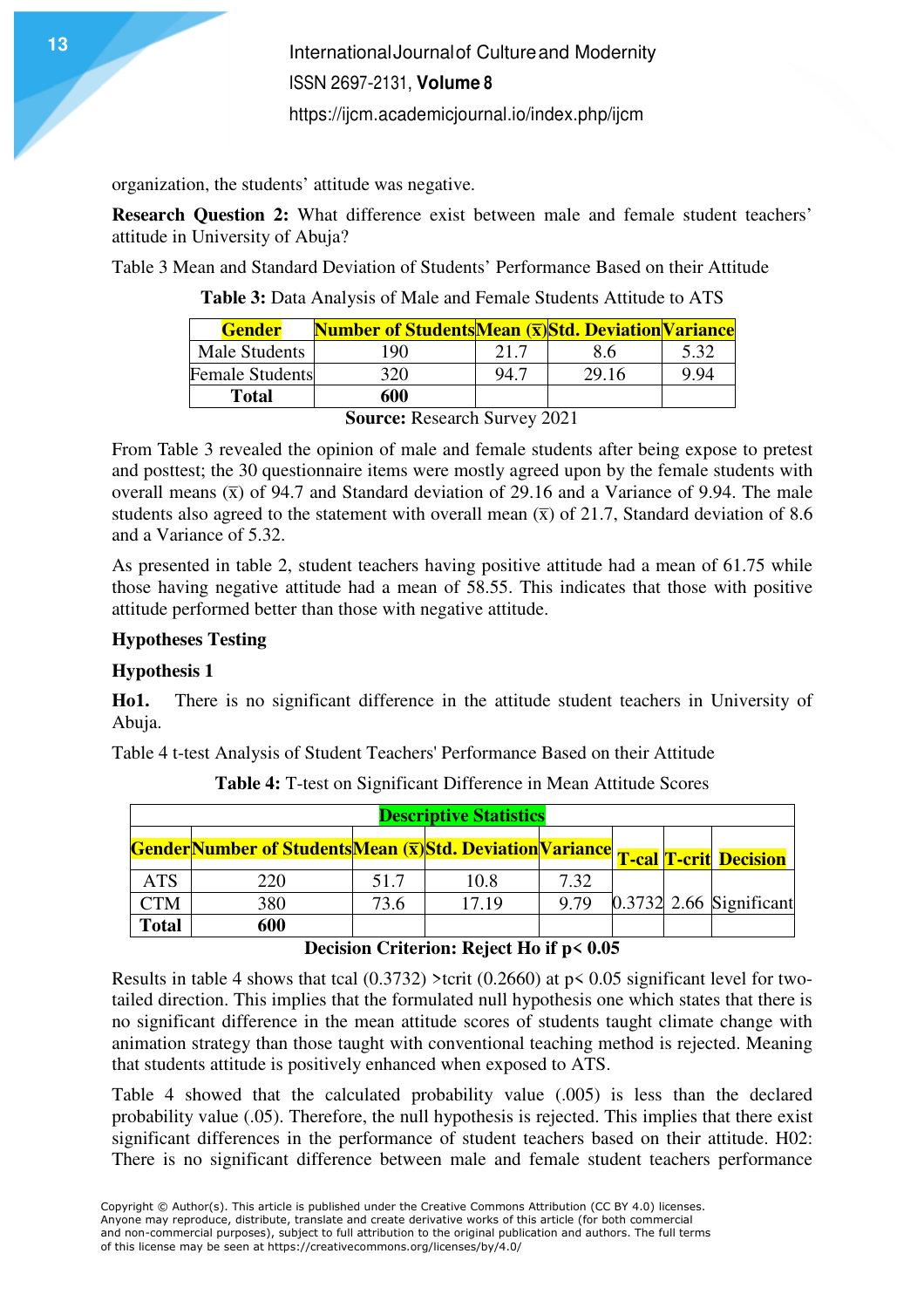given their attitude. Table 5 Analysis of Variance of Male and Female Student Teachers' Performance Given their Attitude

## **Hypothesis 2**

**Ho2.** There is no significant difference between male and female student teachers attitude in University of Abuja.

Table 5 t-test Analysis of Student Teachers' Attitude Based on Gender

**Table 5:** T-test on Significant Difference of Male and Female in Mean Attitude Scores

| <b>Descriptive Statistics</b> |                                     |                                                     |                          |                 |              |            |                           |
|-------------------------------|-------------------------------------|-----------------------------------------------------|--------------------------|-----------------|--------------|------------|---------------------------|
| Gender                        | <b>Number of</b><br><b>Students</b> | <b>Mean</b><br>$\left(\overline{\mathbf{X}}\right)$ | Std.<br><b>Deviation</b> | <b>Variance</b> | <b>T-cal</b> | T-<br>crit | <b>Decision</b>           |
| Male                          | 190                                 | 21.7                                                | 8.6                      | 5.32            | 0.2324 2.25  |            | <b>Not</b><br>Significant |
| Female                        | 320                                 | 94.7                                                | 29.16                    | 9.94            |              |            |                           |
| <b>Total</b>                  | 600                                 |                                                     |                          |                 |              |            |                           |

**Decision Criterion: Reject Ho if p< 0.05** 

Results in table 4 shows that tcal  $(0.2324)$  <tcrit  $(0.2550)$  at p> 0.05 significant level for twotailed direction. This implies that the formulated null hypothesis two which states that there is no significant difference in the attitude of male and female students taught climate change with animation teaching strategy is accepted. Meaning that both male and female students' attitude to climate change are positively enhanced when exposed to ATS.

Table 5 revealed that the calculated probability value (.127) for gender is greater than the declared probability level (.05). Therefore the null hypothesis is retained. This implies that there is no significant difference between male and female student teacher performance given their attitude

## **Discussion of Findings**

Attitudes are considered important predictors of behaviours. It is, therefore, essential to understand student teachers' attitudes and the factors influencing them in order to provide opportunities for desired behaviours in the classroom.

Student teachers attitude towards teaching practice exercise was found to be negative on the overall. This can be attributed to the attitude of student teachers in terms of preparation for the exercise as seen from the result in table 1. The study is in line with Ajayi (2010), who stated that assessment of teachers' attitude, proficiency and effectiveness in the primary and post primary institutions today suggests the abysmal state of teachers' preparation in our training institutions. Student teachers, in the phase of lack of model teaching practice laboratory in training institution would definitely result in their training having negative effect on their attitude thereby affect their efficiency in transiting from theory to practical. This is in line with Ahmed, Said, Zeb, Shihatullah, Rehma (2013), who stated that teachers with positive attitude affect their ability, results in positive approach to teaching thereby enhance the performance of the teacher. The findings of the study also indicated that male student teachers performed better than their female counterparts, though not significant. The result indicates the contrary of what is believed of female teachers having passion for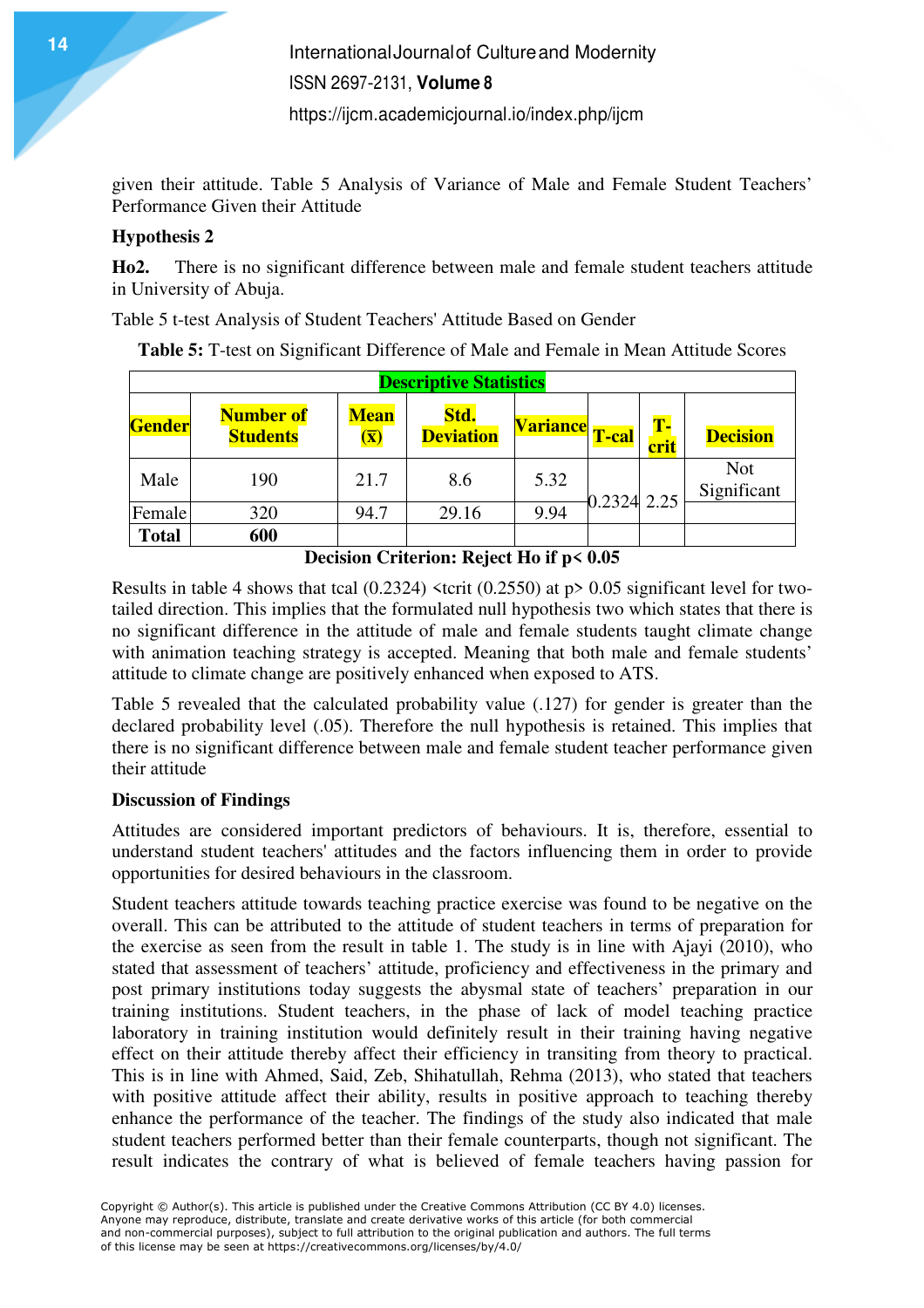teaching than males therefore performing better than males. This could be attributed to males being serious with the teaching profession because it is the profession that a greater percentage of persons are employed looking at their performance.

## **Conclusion, Implication of the Study**

From the data collected and analysed, the discussions, the literature reviewed and the findings of the study, the researcher arrived at the following conclusions about the study.

The study found that students teacher attitude on the overall was negative. It was also found that teachers with positive attitude performed significantly better than those with negative attitude. This indicated that teacher having positive attitude were more motivated and had self-competence that enable them performed better. Finally, the study found no significant difference between male and female student teachers given their attitude though male performed better.

#### **Recommendations**

Based on the findings, discussions and conclusion from this paper, the following recommendations are made:

- 1. Institute of Education, University of Uyo should ensure that all student teachers are properly groomed in all teaching and pedagogy courses before proceeding on teaching practice.
- 2. All group of teaching practice students should undertake all courses that would assist them in their practice such as micro teaching guide before proceeding on teaching practice
- 3. The University of Uyo should allow student teachers choose where they are to be posted within the zone designated for the practice; this would to some extent alleviate the suffering of student thereby enhancing their attitude towards the exercise.
- 4. The university should endeavor to also ensure that practicing student teachers to be paid as those students who go on Industrial Attachment SIWES.

#### **References**

- 1. Aglazor, G. (2011). Global exposure: Pre-service teachers" perspective on the role of study abroad. Paper presented at Research Seminar Series by Career and Technical Education, Department of Curriculum and Instruction, College of Education, Purdue University, March 25th, 2011
- 2. Aiyedun, T.G., & Ogunode, N.J. (2020).Effect of COVID-19 on academic program in universities in Nigeria. *Electronic Research Journal of Engineering, Computer and Applied Sciences,* 2, 193-201.
- 3. https://www.researchgate.net/publication/346966789\_Effect\_of\_Covid-19\_pandemic\_on\_academic\_programme\_of\_universities\_in\_Nigeria
- 4. Aiyedun, T.G. (2020). Effect of animation teaching strategy on secondary school students' achievement, retention and interest in climate change in Lokoja, Kogi State. *International Journal of Trend in Scientific Research and Development* (IJTSRD), 4 (3) 944-949. https://www.ijtsrd.com/papers/ijtsrd30740.pdf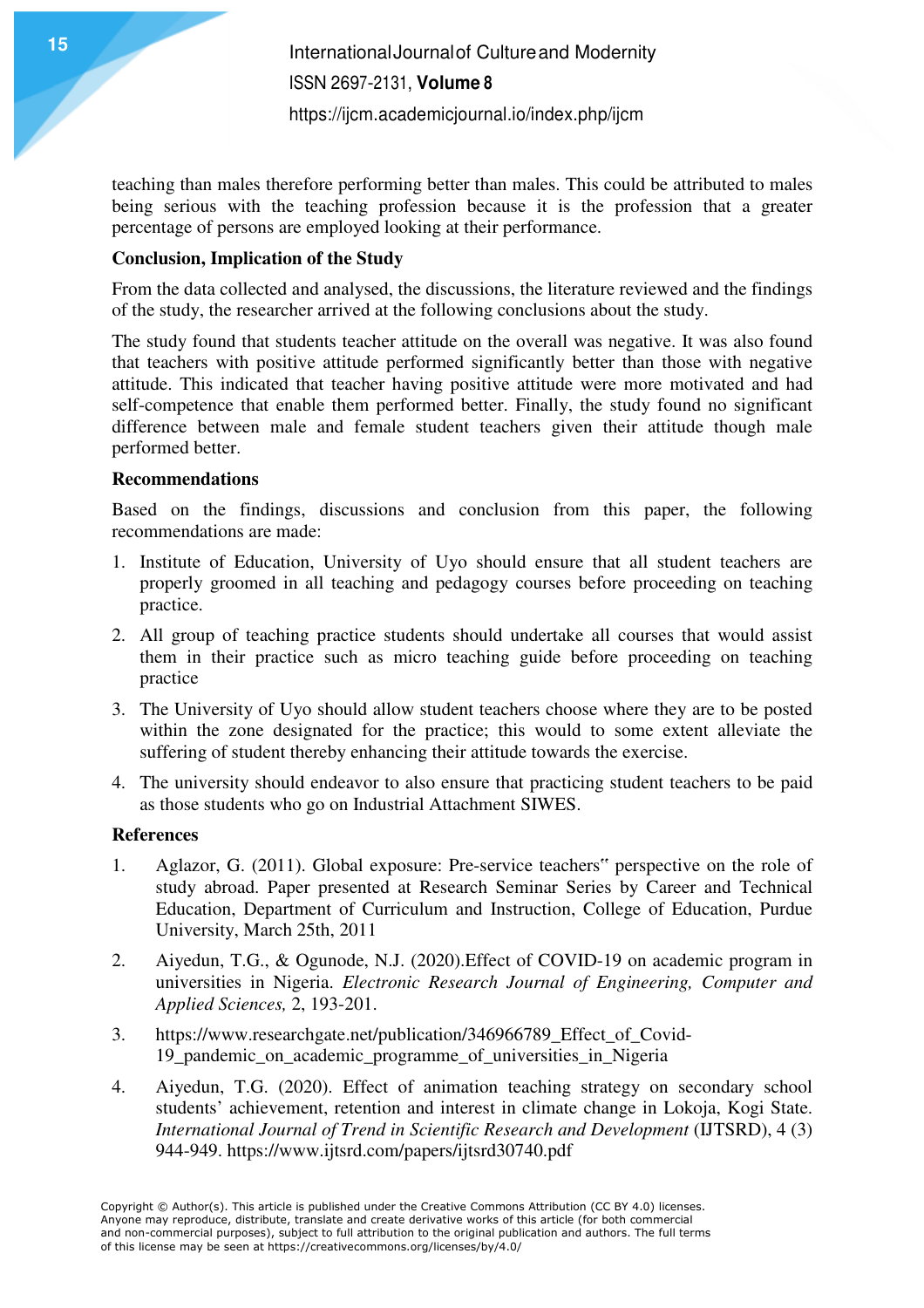- 5. Ajani-Adeigbe, A.T. Abiodun-Oyebanji, J.O. Akinwumi, F.S. and Akinyemi, O.Y. (2018).Cost and Effectiveness of Teaching Practice among Student-Teachers in Tertiary Institutions in Oyo State, Nigeria. African Journal Educational Management 9  $(1):133-145$
- 6. Amuda, A. (2017).The Conducts of Teaching Practice Exercise in Colleges of Education and Universities in Nigeria: A Call for Revitalization.International Journal of Topical Educational Issues. 1 (2): 344 – 354
- 7. Ajayi, O.A. (2010): Teaching practice variables as predictors of attitude of biology teachers – trainees to school work. Journal of Research in National development, 8(1),  $1 - 8$ .
- 8. Bhargava, A. &Pathy, M. (2014). *Attitude of student teachers towards teaching profession*. Turkish Online Journal of Distance Education-TOJDE, 15 (3) 27-36. Available from: https://www.researchgate.net/publication/276839763 Attitude Of Student Teachers Towards\_Teaching\_Profession [accessed Jul 16 2021].
- *9.* Ekpo C.G. &Aiyedun T.G. (2017). Environmental Education: Essential tool for the attainment of Sustainable Development Goals in the 21st Century Nigeria. *The Researcher: A Journal of Contemporary Educational Rese*
- 10. Ekundayo, H.T., Alonge, H.O, Kolawole, A.O. and Ekundayo, S.K. (2014).Teaching Practice Exercise for Education Students in Nigerian Universities: Challenges and the Way Forward. Mediterranean Journal of Social Sciences. 5(9):486-492
- 11. Federal Republic of Nigeria (2014).National Policy of Education, 6th Edition. NERDC Lagos Nigeria
- 12. Flores, R.C. (2017). Attitudes about climate change among Mexico City high school students. *Journal of Education, Society and Behavioural Science*, 21(3), 1–8. Available from:
- 13. https://www.researchgate.net/publication/336669302\_Gendered\_attitudes\_toward\_clim ate\_change\_among\_geography\_students\_at\_the [accessed Jan 19 2021].
- 14. Ikitde, G.A.& Ado, I.B. (2015). Attitude of Students towards Teaching Practice Exercise in Nigerian University: A Case Study of University of Uyo, Uyo. Journal of Education and Practice, 6 (25), 69-74. EJ1078516.pdf (ed.gov)
- 15. Jekayinfa, A. A. (2012). Hints for student teachers on lesson presentation: A guide to teaching practice textbook. Ibadan: Ibadan Board publications Limited. The Conducts of Teaching Practice Exercise in Colleges of Education and Universities in Nigeria: A Call for Revitalization
- 16. National Commission for Colleges of Education, Federal Republic of Nigeria, (FGN, NCCE, 2015).Minimum Standards for NCE Teachers. Abuja: NCCE Press Abuja.
- 17. Nnenna, E. E. &Olanrewaju, M. K. (2015).Teaching practice anxiety sources as correlates of teaching performance among student teachers in federal colleges of education in southwestern Nigeria.European Scientific Journal 11 (22): 181 – 196.
- 18. Ogunode N.J, Eyiolorunse-Aiyedun, C.T. &Olatunde-Aiyedun, T.G. (2021).